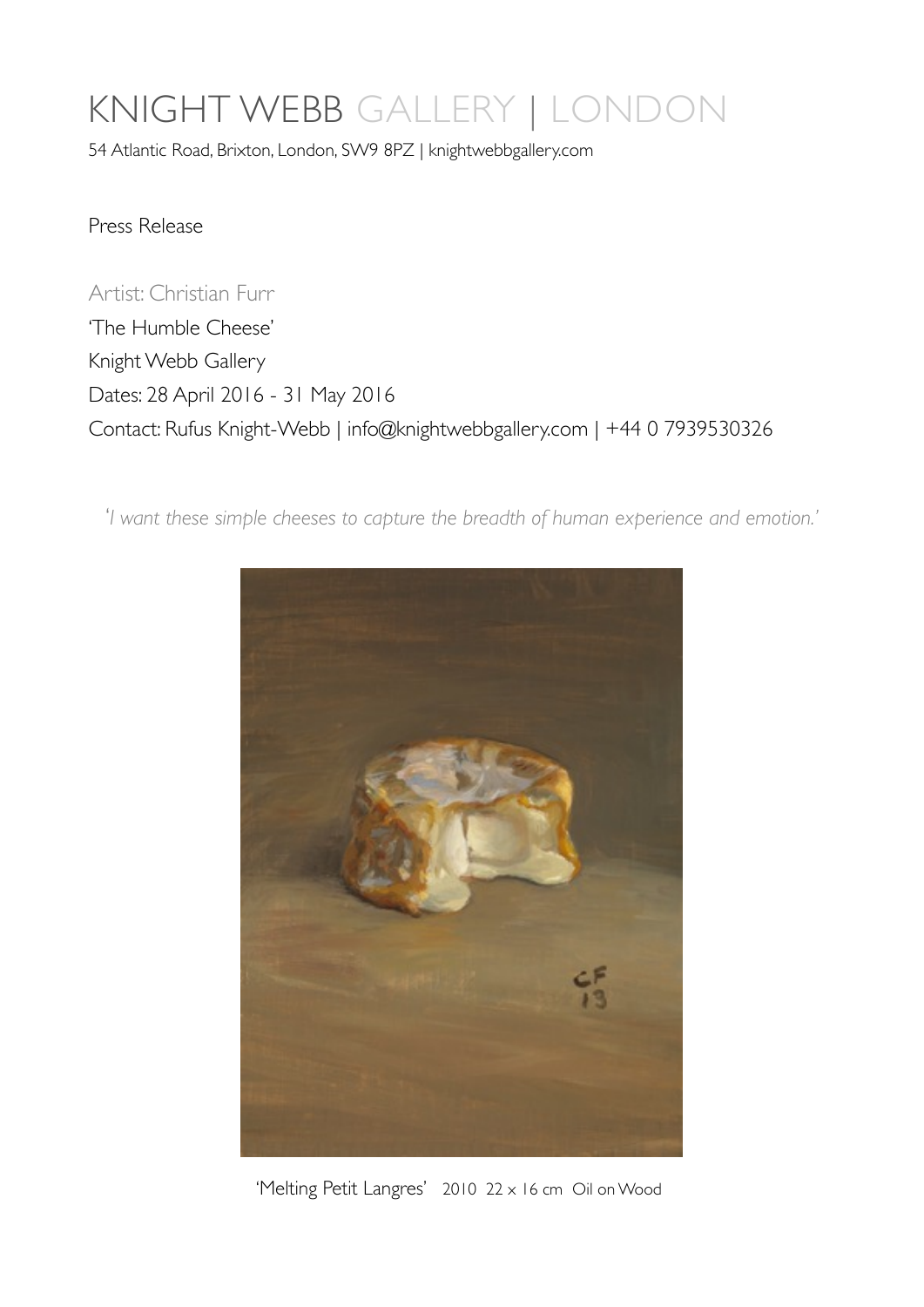## KNIGHT WEBB GALLERY | LONDON

London based Christian Furr has painted the humble cheese for over a decade. The cheese has become his metaphor for simplicity, tradition and artisan dedication; all of which are attributes many critics have associated with the artist's own oil painting practice.



'Baby Bel' 2014  $28 \times 25$  cm Oil on Wood

The stench of a ripe, rare cheese is not an easy thing to convey through the medium of paint, however Furr manages not only to achieve this, but to highlight the individuality of each of the peculiar cheese family. The texture, ripeness and colour of individual cheeses, is rendered in deft brush strokes and glazes, leaving us in no doubt as to the nature and flavour of this subject.

*'Like a person, before I paint a cheese I research it and get to know it.. Each cheese has it's individual skin, veins and aroma. I am interested in a cheese's strange beauty, and I no longer consider cheese to be an unusual subject. I believe there should be no limits to what you can turn your attention to. I have always been a fan of the understated.'*

Furr focuses on keeping oil paint a fresh, living medium, through experimentation and the exploration of new concepts. He examines everyday objects in search for their essential nature, be it a flower, a milk bottle or a measure of cheese.

As a consummate paint-handler, Christian's influences are remarkably diverse. His inspiration may come from a fragment of Rumi poetry or a lyric from The Doors. The symbols of his far-reaching interests find their way into his work, sometimes overtly, sometimes discretely.